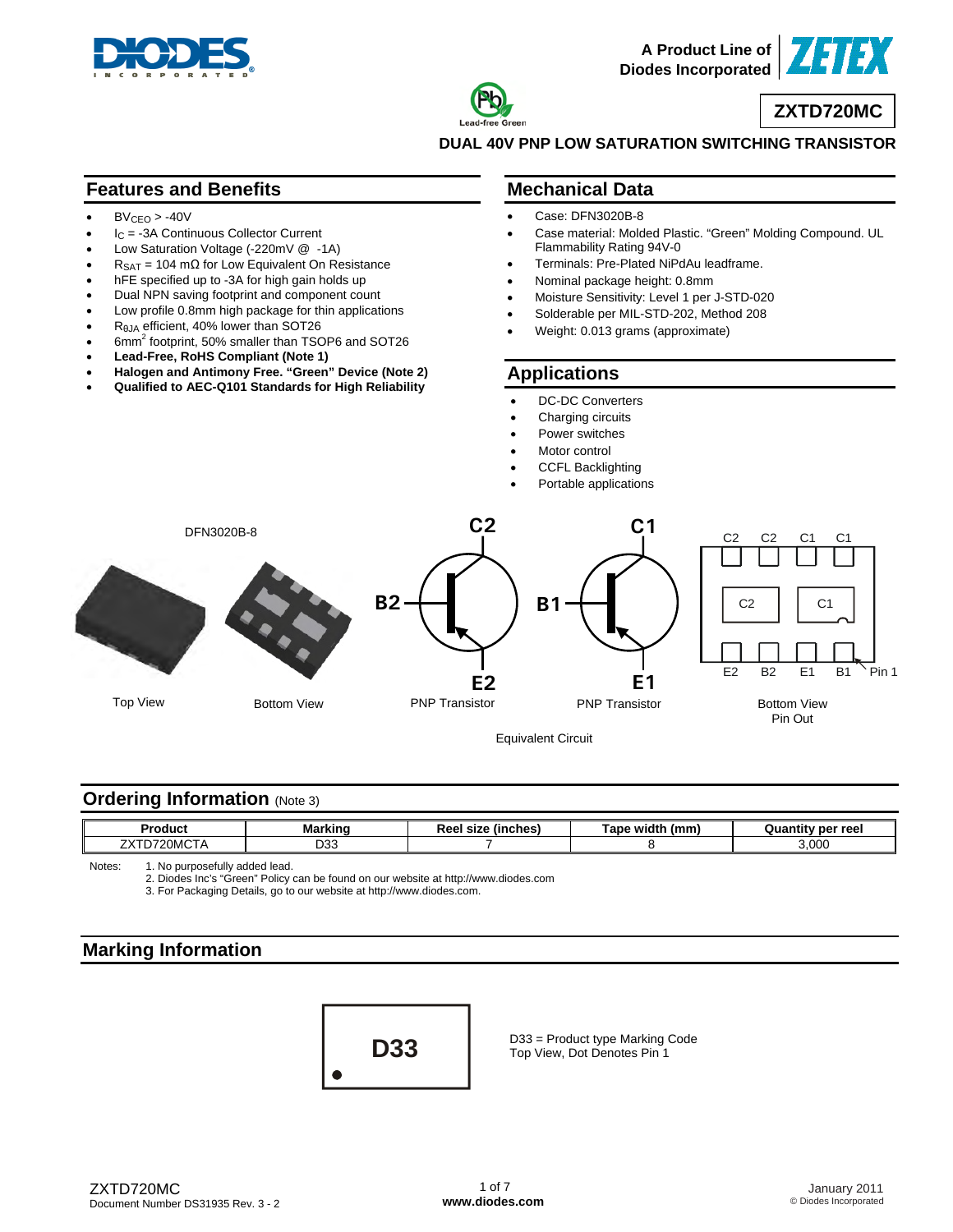



# **ZXTD720MC**

#### **Maximum Ratings** @ T<sub>A</sub> = 25°C unless otherwise specified

| <b>Parameter</b>                             | Symbol                 | Limit | Unit |
|----------------------------------------------|------------------------|-------|------|
| Collector-Base Voltage                       | V <sub>CBO</sub>       | -50   |      |
| Collector-Emitter Voltage                    | <b>V<sub>CEO</sub></b> | -40   |      |
| <b>Emitter-Base Voltage</b>                  | <b>VEBO</b>            |       |      |
| Peak Pulse Current                           | <b>ICM</b>             |       |      |
| Continuous Collector Current (Notes 4 and 7) | IC.                    |       |      |
| <b>Base Current</b>                          |                        |       |      |

#### **Thermal Characteristics** @ T<sub>A</sub> = 25°C unless otherwise specified

| <b>Characteristic</b>                   | Symbol                            | Value           | Unit                     |          |  |
|-----------------------------------------|-----------------------------------|-----------------|--------------------------|----------|--|
|                                         | (Notes 4 & 7)                     |                 | 1.5<br>$12 \overline{ }$ |          |  |
| Power Dissipation                       | (Notes 5 & 7)                     |                 | 2.45<br>19.6             | W        |  |
| <b>Linear Derating Factor</b>           | (Notes 6 & 7)                     | $P_D$           | 1.13<br>8                | $mW$ /°C |  |
|                                         | (Notes 6 & 8)                     |                 | 1.7<br>13.6              |          |  |
|                                         | (Notes 4 & 7)                     |                 | 83.3                     |          |  |
|                                         | (Notes 5 & 7)                     |                 | 51.0                     |          |  |
| Thermal Resistance, Junction to Ambient | (Notes $6$ & $7$ )                | $R_{\theta$ JA  | 111                      | °C/W     |  |
|                                         | (Notes $6 & 8$ )                  |                 | 73.5                     |          |  |
| Thermal Resistance, Junction to Lead    | (Notes 7 & 9)                     | $R_{\theta}$ JL | 17.1                     |          |  |
| Operating and Storage Temperature Range | T <sub>J</sub> , T <sub>STG</sub> | $-55$ to $+150$ | °C                       |          |  |

Notes: 4. For a dual device surface mounted on 28mm x 28mm (8cm<sup>2</sup>) FR4 PCB with high coverage of single sided 2 oz copper, in still air conditions; the device is measured when operating in a steady-state condition. The heatsink is split in half with the exposed collector pads connected to each half.

5. Same as note (4), except the device is measured at t <5 sec.

6. Same as note (4), except the device is surface mounted on 31mm x 31mm (10cm<sup>2</sup>) FR4 PCB with high coverage of single sided 1oz copper.

7. For a dual device with one active die.

8. For dual device with 2 active die running at equal power.

9. Thermal resistance from junction to solder-point (at the end of the collector lead).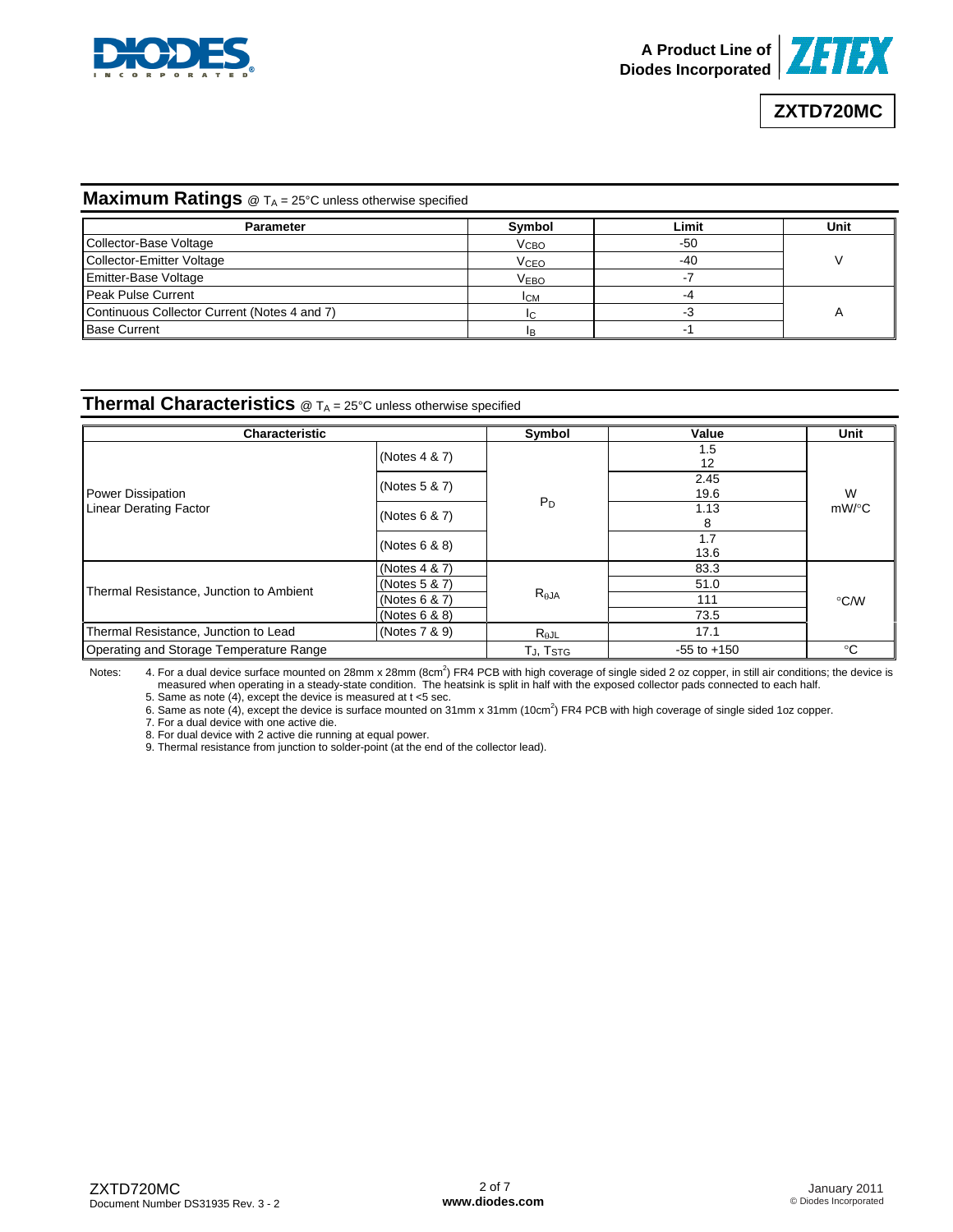



### **Thermal Characteristics**



**Power Dissipation v Board Area**

Board Cu Area (sqcm)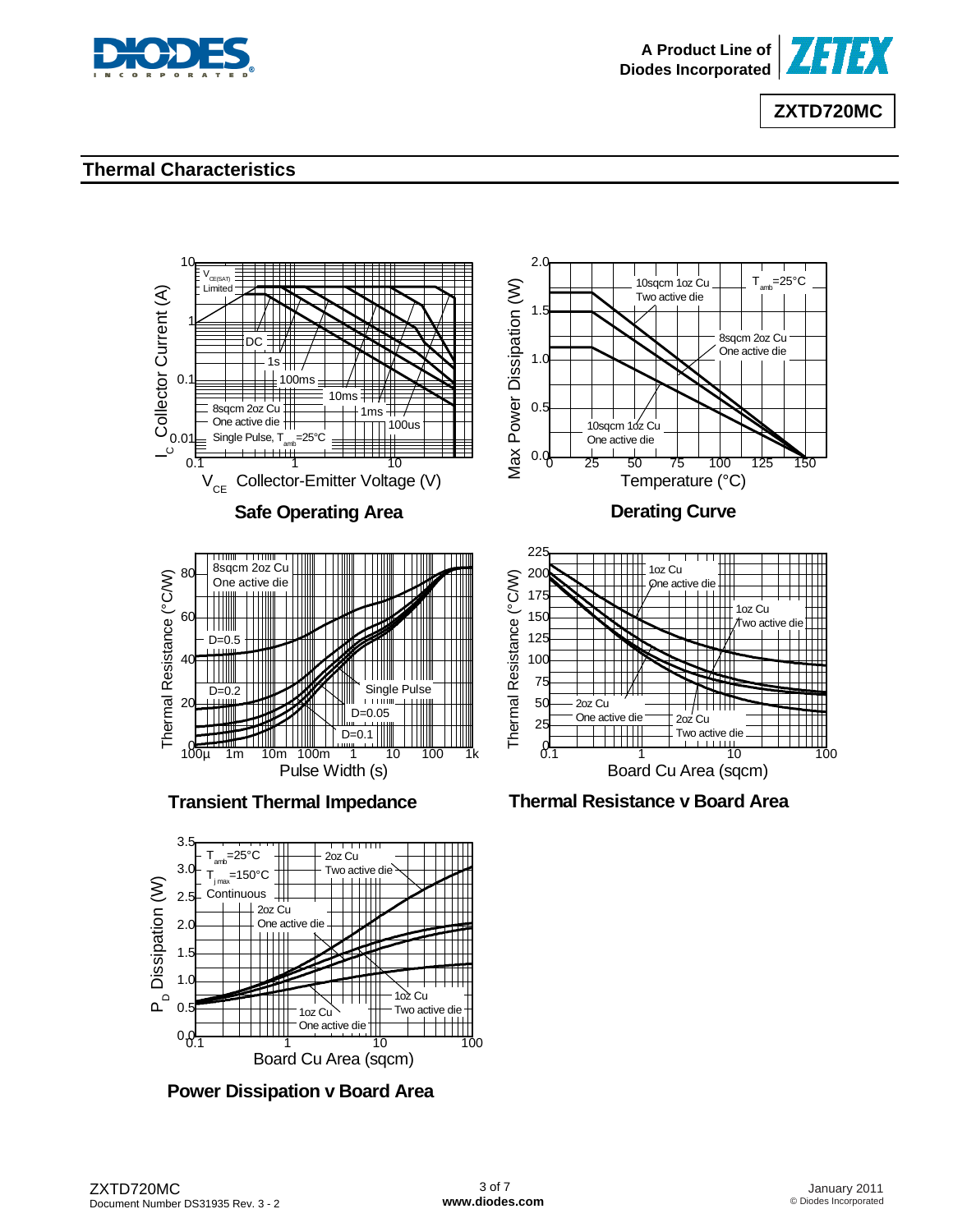



# **Electrical Characteristics** @T<sub>A</sub> = 25°C unless otherwise specified

| <b>Characteristic</b>                           |                      |                |                |                          |            |                                                    |
|-------------------------------------------------|----------------------|----------------|----------------|--------------------------|------------|----------------------------------------------------|
|                                                 | Symbol               | Min            | Typ            | Max                      | Unit       | <b>Test Condition</b>                              |
| Collector-Base Breakdown Voltage                | $V_{\rm (BR)CBC}$    | $-50$          | $-80$          |                          | V          | $I_C = -100 \mu A$                                 |
| Collector-Emitter Breakdown Voltage (Note 10)   | $V_{\rm (BR)CEO}$    | $-40$          | $-70$          |                          | $\vee$     | $I_C = -10mA$                                      |
| Emitter-Base Breakdown Voltage                  | $V_{(BR)EBO}$        | $-7$           | $-8.5$         |                          | V          | $I_F = -100 \mu A$                                 |
| <b>Collector Cutoff Current</b>                 | Iсво                 | $\blacksquare$ | $\blacksquare$ | $-100$                   | nA         | $V_{CB} = -40V$                                    |
| <b>Emitter Cutoff Current</b>                   | <b>IEBO</b>          | $\overline{a}$ | $\sim$         | $-100$                   | nA         | $V_{EB} = -6V$                                     |
| <b>Collector Emitter Cutoff Current</b>         | $I_{CES}$            | ÷              |                | $-100$                   | nA         | $V_{CES} = -32V$                                   |
|                                                 |                      | 300            | 480            |                          |            | $I_C = -10mA$ , $V_{CE} = -2V$                     |
|                                                 |                      | 300            | 450            | $\sim$                   |            | $I_C = -100$ mA, $V_{CF} = -2V$                    |
| Static Forward Current Transfer Ratio (Note 10) | $h_{FE}$             | 180            | 290            | $\sim$                   |            | $IC = -1A, VCE = -2V$                              |
|                                                 |                      | 60             | 130            | $\sim$                   |            | $IC = -1.5A$ , $VCE = -2V$                         |
|                                                 |                      | 12             | 22             |                          |            | $I_C = -3A$ , $V_{CE} = -2V$                       |
|                                                 |                      |                | $-25$          | $-40$                    | mV         | $IC = -0.1A$ , $IB = -10mA$                        |
|                                                 | VCE(sat)             | $\blacksquare$ | $-150$         | $-220$                   |            | $IC = -1A$ , $IB = -50mA$                          |
| Collector-Emitter Saturation Voltage (Note 10)  |                      | $\blacksquare$ | $-195$         | $-300$                   |            | $IC = -1.5A$ , $IB = -100mA$                       |
|                                                 |                      | $\blacksquare$ | $-210$         | $-300$                   |            | $c = -2A$ , $a = -200mA$                           |
|                                                 |                      | $\blacksquare$ | $-260$         | $-370$                   |            | $I_C = -2.5A$ , $I_B = -250mA$                     |
| Base-Emitter Turn-On Voltage (Note 10)          | V <sub>BE(on)</sub>  | Ĭ.             | $-0.89$        | $-0.95$                  | $\vee$     | $I_C = -2.5A, V_{CE} = -2V$                        |
| Base-Emitter Saturation Voltage (Note 10)       | V <sub>BE(sat)</sub> | $\blacksquare$ | $-0.97$        | $-1.05$                  | V          | $I_C = -2.5A$ , $I_B = -250mA$                     |
| <b>Output Capacitance</b>                       | $C_{\rm obo}$        | $\blacksquare$ | 19             | 25                       | pF         | $V_{CB} = -10V$ . $f = 1MHz$                       |
| <b>Transition Frequency</b>                     | $f_{\text{T}}$       | 150            | 190            | $\overline{\phantom{a}}$ | <b>MHz</b> | $V_{CE} = -10V$ , $I_C = -50mA$ ,<br>$f = 100 MHz$ |
| Turn-on Time                                    | t <sub>on</sub>      | $\blacksquare$ | 40             | $\blacksquare$           | ns         | $V_{CC} = -15V$ , $I_C = -0.75A$                   |
| <b>Turn-off Time</b>                            | $t_{\rm off}$        | $\blacksquare$ | 435            |                          | ns         | $I_{B1} = I_{B2} = -15mA$                          |

Notes: 10. Measured under pulsed conditions. Pulse width ≤ 300 µs. Duty cycle ≤ 2%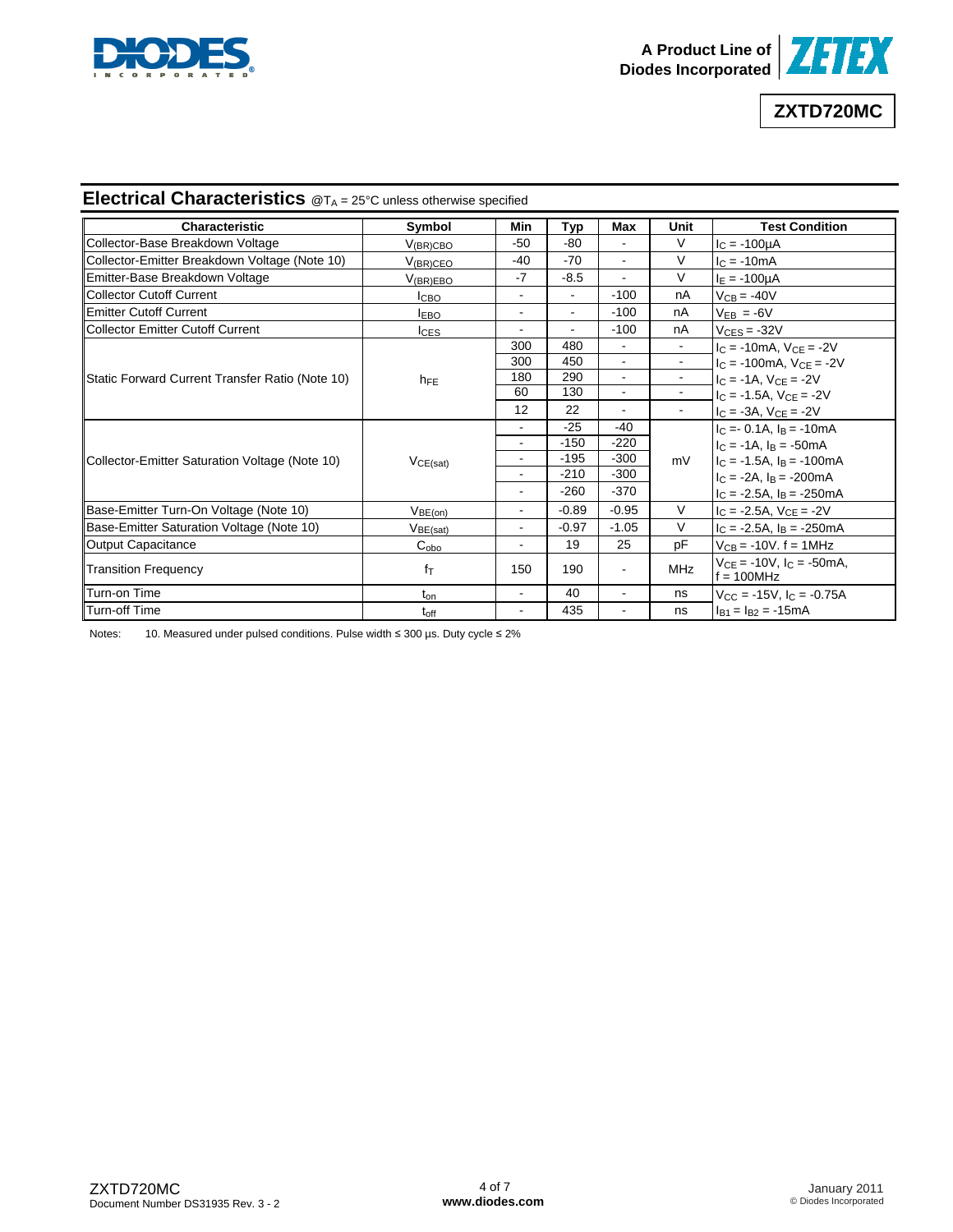



# **Typical Electrical Characteristics**

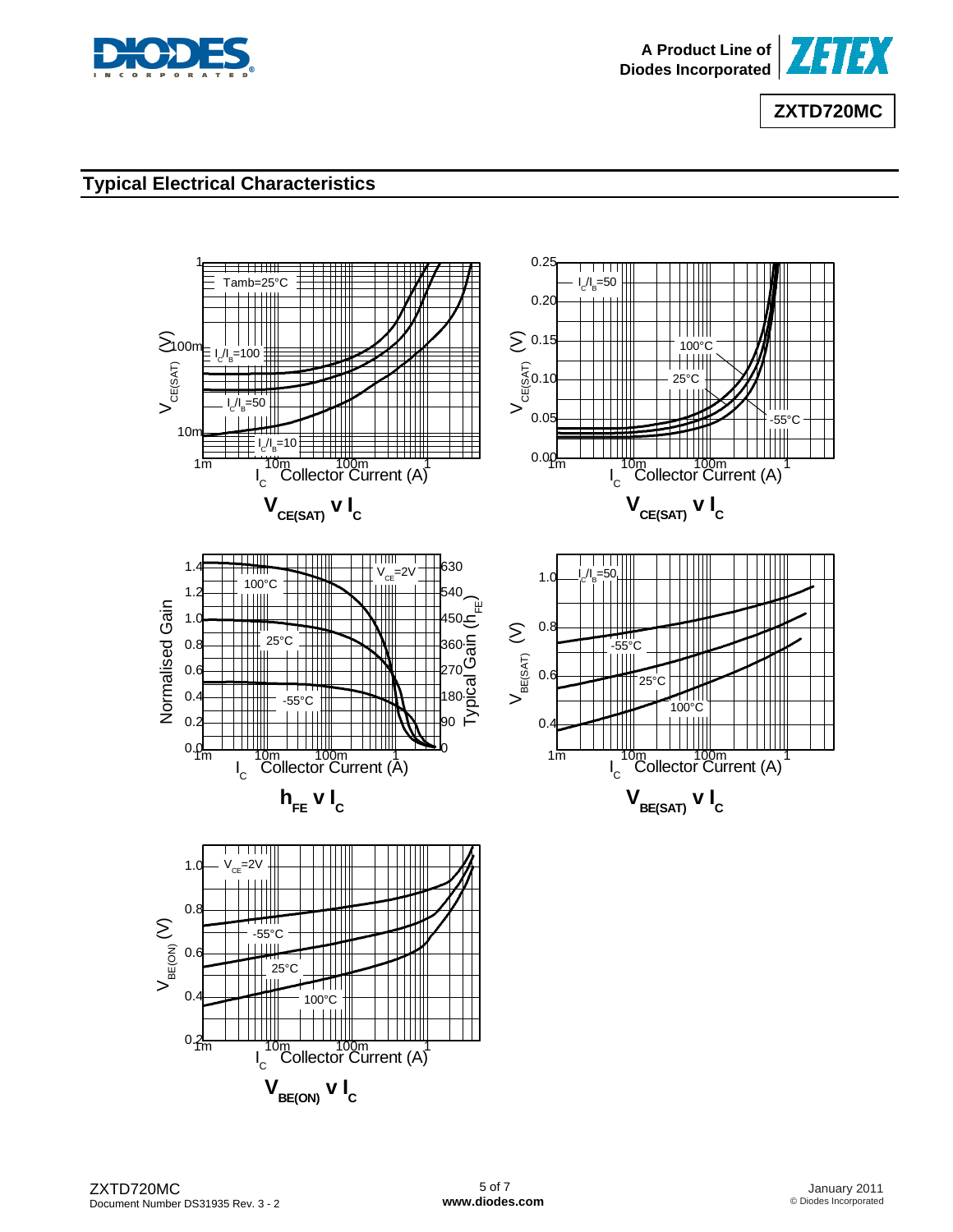



# **Package Outline Dimensions**



| <b>DFN3020B-8</b> |      |       |       |  |  |
|-------------------|------|-------|-------|--|--|
| Dim               | Min  | Max   | Typ   |  |  |
| A                 | 0.77 | 0.83  | 0.80  |  |  |
| A <sub>1</sub>    | ი    | 0.05  | 0.02  |  |  |
| A3                |      |       | 0.15  |  |  |
| b                 | 0.25 | 0.35  | 0.30  |  |  |
| D                 | 2.95 | 3.075 | 3.00  |  |  |
| D2                | 0.82 | 1.02  | 0.92  |  |  |
| D4                | 1.01 | 1.21  | 1.11  |  |  |
| е                 |      |       | 0.65  |  |  |
| Е                 | 1.95 | 2.075 | 2.00  |  |  |
| E <sub>2</sub>    | 0.43 | 0.63  | 0.53  |  |  |
| L                 | 0.25 | 0.35  | 0.30  |  |  |
| z                 |      |       | 0.375 |  |  |
| mensio            |      |       |       |  |  |

# **Suggested Pad Layout**



| <b>Dimensions</b> | Value (in mm) |
|-------------------|---------------|
| C                 | 0.650         |
| G                 | 0.285         |
| G1                | 0.090         |
| x                 | 0.400         |
| X <sub>1</sub>    | 1.120         |
|                   | 0.730         |
| Υ1                | 0.500         |
| <b>Y2</b>         | 0.365         |